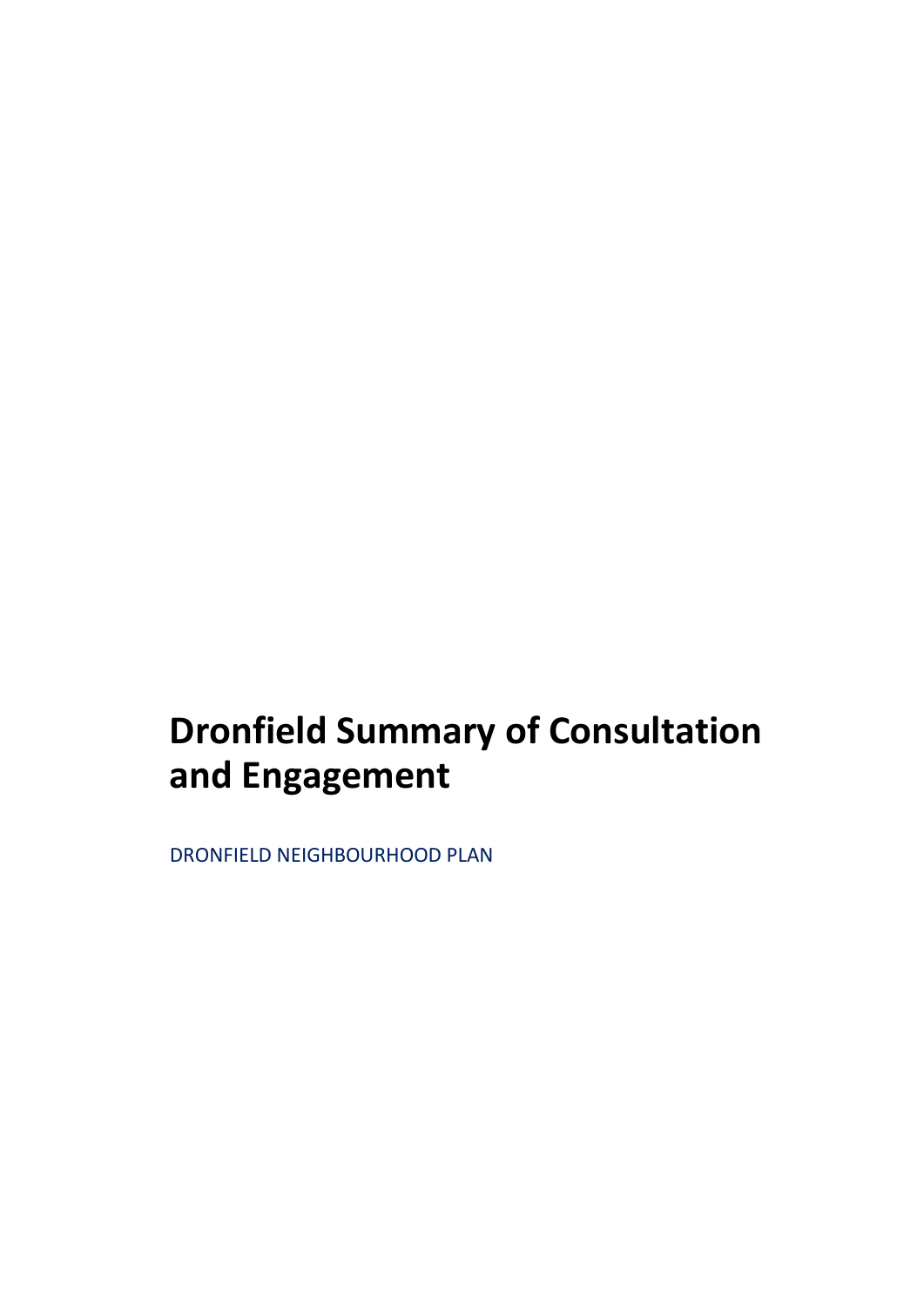## **Context**

This document provides a summary of the engagement that took place in developing the Dronfield Neighbourhood Plan.

1

The Dronfield Neighbourhood Plan Working Group was established under the auspices of Dronfield Town Council to oversee the development of the Plan. The group identified that strong and effective consultation was key to the successful development and implementation of the Neighbourhood Plan. In particular, the consultation aimed to:

- Inform as many local people, community groups and other relevant bodies and stakeholders as possible of the existence of the Neighbourhood Plan and its development and;
- seek their views on the policies and proposals being developed by the Working Group.

## Timeline and Summary of Activities

| <b>Date</b>                 | Event or action                                                                                                                                                                 | Purpose/Outcome                                                                                                                                                                                                                                                                  |
|-----------------------------|---------------------------------------------------------------------------------------------------------------------------------------------------------------------------------|----------------------------------------------------------------------------------------------------------------------------------------------------------------------------------------------------------------------------------------------------------------------------------|
| July 2016 and<br>onwards    | Working Group established<br>comprising town councillors<br>and non-councillor members<br>of the community                                                                      | To drive the development of the Plan and<br>ensure that it reflects local needs and priorities                                                                                                                                                                                   |
| August<br>September<br>2016 | The Town Council formally<br>applies<br>North<br>to<br>East<br>Derbyshire District Council for<br>designation<br>as<br>a<br>Neighbourhood Plan Area.                            | consultation,<br><b>Following</b><br>the<br>Town<br>was<br>designated by North East Derbyshire District<br>Council as a Neighbourhood Plan Area on 23<br>September 2016.                                                                                                         |
| August 2016                 | A web page, dedicated to<br>Neighbourhood<br><b>Dronfield</b><br>Plan was incorporated on to<br>the Town Council website.                                                       | The webpage provided background information<br>on the Plan, contact details and how to get<br>involved, and progress on the Plan. It can be<br>found<br>at<br>http://www.dronfield.gov.uk/neighbourhood-<br>plan.html.                                                           |
| March 2017                  | Four community consultation<br>events/exhibitions<br>drop-in<br>took place in the Civic Hall                                                                                    | To raise awareness of the Plan and help<br>understand the community's key concerns and<br>potential opportunities and priorities for<br>inclusion in the Plan. A summary of the findings<br>found<br>be<br>at<br>can<br>http://www.dronfield.gov.uk/neighbourhood-<br>plan.html. |
| May to June<br>2017         | Special<br>Advisory<br>Group<br>Meetings took place with key<br>stakeholders<br>including<br>Rykneld Homes, Hallam Land<br>Management,<br>Dawson<br>Architects LSP Developments | To raise awareness of the Plan and help<br>understand stakeholder's key concerns and<br>potential opportunities and priorities for<br>inclusion in the Plan, with a focus on the Town<br>Centre, housing and transport.                                                          |